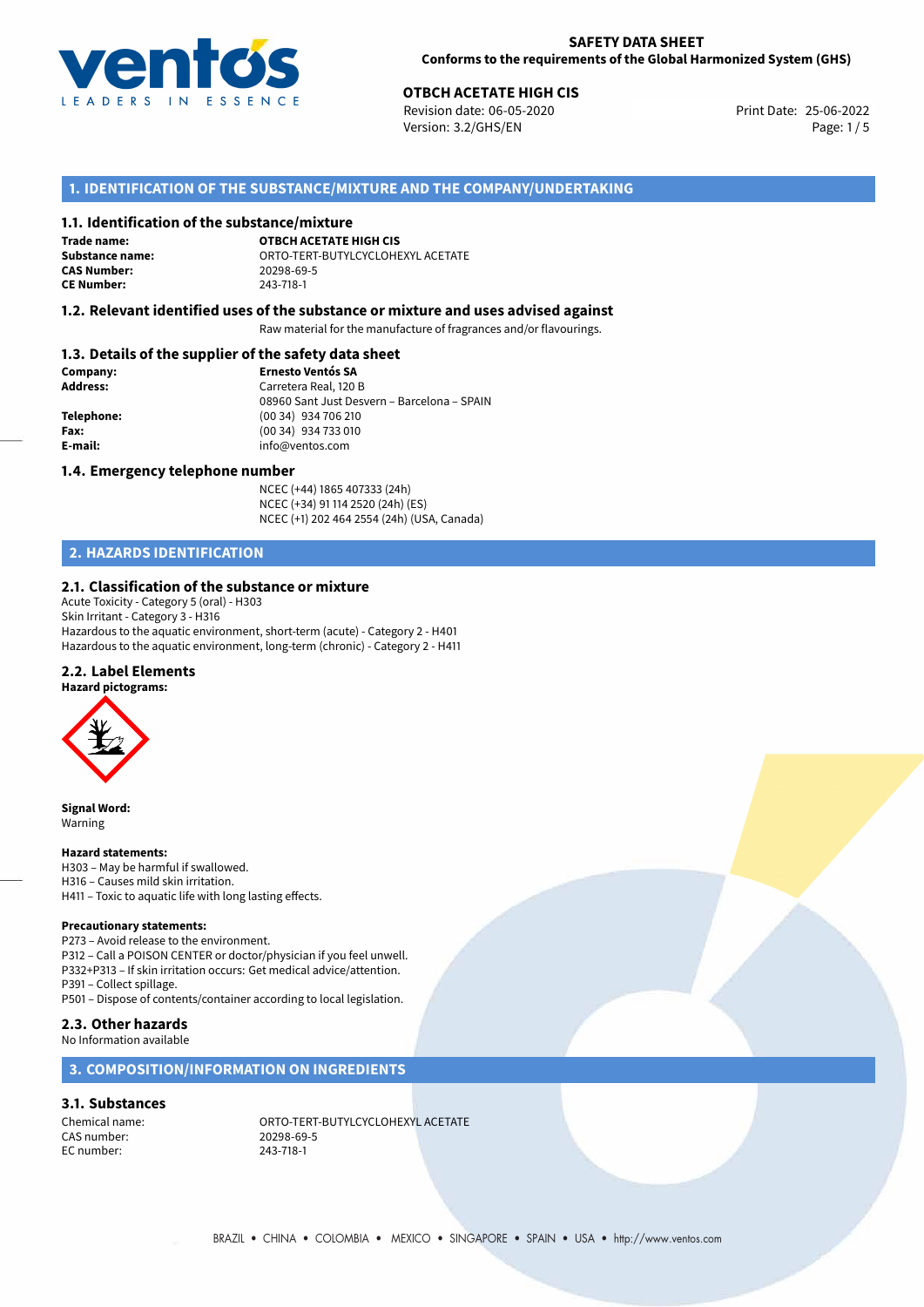

# **OTBCH ACETATE HIGH CIS**<br>
Revision date: 06-05-2020 **Print Date: 25-06-2022**

Version: 3.2/GHS/EN Page: 2 / 5

#### **Hazardous constituents:**

| <b>Chemical Name</b>              | % (w/w)   | CAS No<br><b>EC No</b> | <b>Classification according to GHS</b>                                                                                                                                                                                                                                                   |
|-----------------------------------|-----------|------------------------|------------------------------------------------------------------------------------------------------------------------------------------------------------------------------------------------------------------------------------------------------------------------------------------|
| ORTO-TERT-BUTYLCYCLOHEXYL ACETATE | $\geq$ 50 | 88-41-5<br>201-828-7   | Flammable Liquids - Category 4 - H227<br>Acute Toxicity - Category 5 (oral) - H303<br>Skin Irritant - Category 3 - H316<br>Hazardous to the aquatic environment, short-term (acute) - Category 2 - H401<br>Hazardous to the aquatic environment, long-term (chronic) - Category 2 - H411 |

[See the full text of the hazard statements in section 16.](#page-4-0)

#### **3.2. Mixtures**

Not applicable.

# **4. FIRST-AID MEASURES**

# **4.1. Description of necessary first aid measures**

| Ingestion:    | Rinse mouth with water.                                                                                               |
|---------------|-----------------------------------------------------------------------------------------------------------------------|
|               | Obtain medical advice.                                                                                                |
|               | Keep at rest. Do not induce vomiting.                                                                                 |
| Eye contact:  | In case of contact with eyes, rinse immediately with plenty of water for at least 15 minutes and seek medical advice. |
| Inhalation:   | Remove person to fresh air and keep at rest.                                                                          |
|               | Seek immediate medical advice.                                                                                        |
| Skin contact: | Take off immediately all contaminated clothing.                                                                       |
|               | Thoroughly wash affected skin with soap and water.                                                                    |
|               | Seek medical attention if symptoms persist.                                                                           |

## **4.2. Most important symptoms and effects, both acute and delayed**

No information available.

# **4.3. Indication of any immediate medical attention and special treatment needed**

No information available.

# **5. FIRE-FIGHTING MEASURES**

## **5.1. Extinguishing Media**

Water spray, carbon dioxide, dry chemical powder or appropriate foam. For safety reasons do not use full water jet.

## **5.2. Special hazards arising from the substance or mixture**

Known or Anticipated Hazardous Products of Combustion: Emits toxic fumes under fire conditions.

## **5.3. Advice for firefighters**

High temperatures can lead to high pressures inside closed containers. Avoid inhalation of vapors that are created. Use appropriate respiratory protection. Do not allow spillage of fire to be poured into drains or watercourses. Wear self-contained breathing apparatus and protective clothing.

# **6. ACCIDENTAL RELEASE MEASURES**

## **6.1. Personal precautions, protective equipment and emergency procedures**

Evacuate surronding areas. Ensure adequate ventilation. Keep unnecessary and unprotected personnel from entering. Do not breathe vapor/spray. Avoid contact with skin and eyes. Information regarding personal protective measures: see section 8.

#### **6.2. Environmental precautions**

To avoid possible contamination of the environment, do not discharge into any drains, surface waters or groundwaters.

## **6.3. Methods and materials for containment and cleaning up**

Cover with an inert, inorganic, non-combustible absorbent material (e.g. dry-lime, sand, soda ash). Place in covered containers using non-sparking tools and transport outdoors. Avoid open flames or sources of ignition (e.g. pilot lights on gas hot water heater). Ventilate area and wash spill site after material pickup is complete.

## **6.4. Reference to other sections**

Information regarding exposure controls, personal protection and disposal considerations can be found in sections 8 and 13.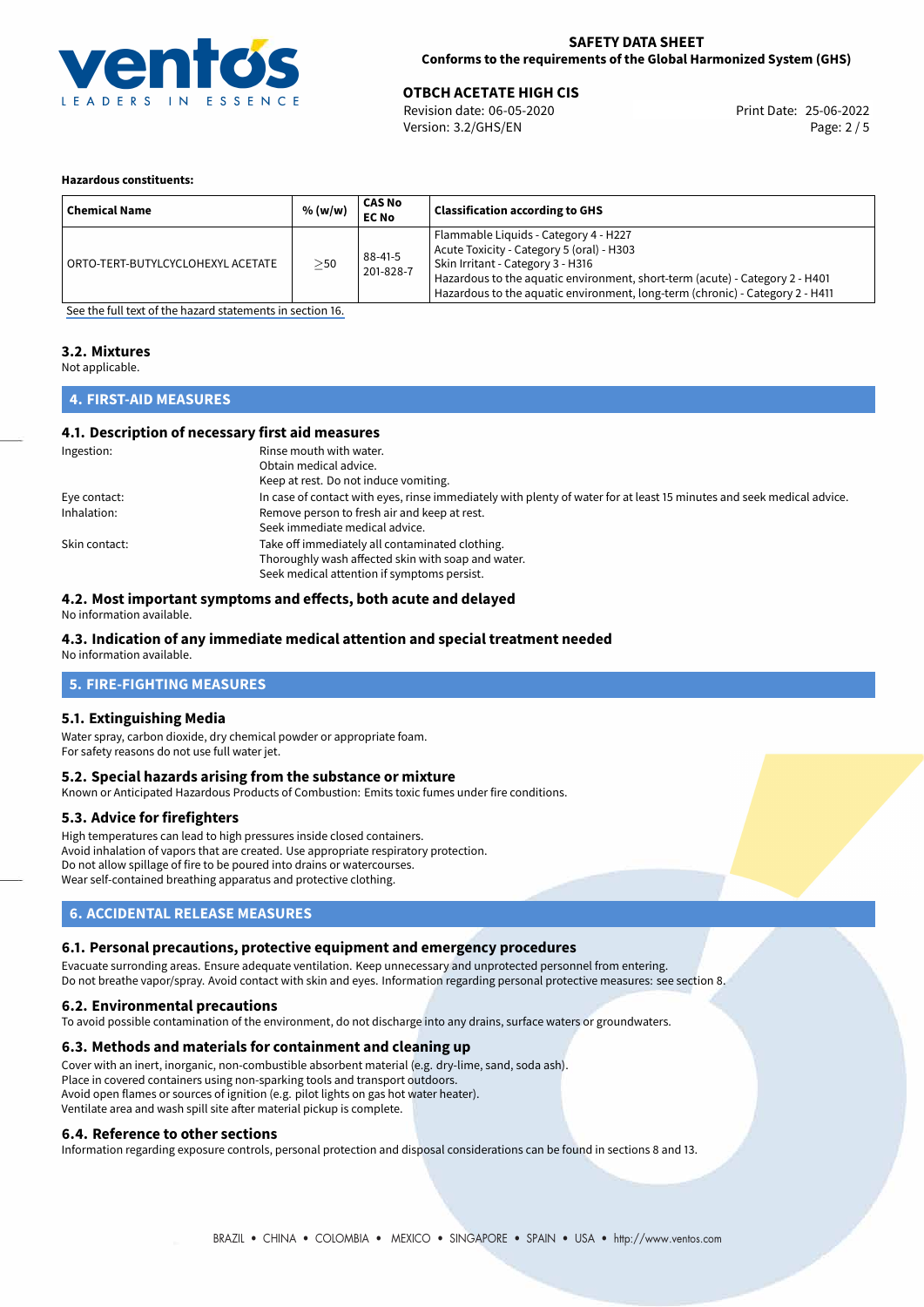

# **OTBCH ACETATE HIGH CIS**<br>
Revision date: 06-05-2020<br> **Print Date: 25-06-2022**

Revision date: 06-05-2020 Version: 3.2/GHS/EN Page: 3 / 5

# **7. HANDLING AND STORAGE**

# **7.1. Precautions for safe handling**

Do not store or handle this material near food or drinking water. Do not smoke. Avoid contact with the eyes, skin and clothing. Wear protective clothing and use glasses. Observe the rules of safety and hygiene at work. Keep in the original container or an alternative made from a compatible material.

# **7.2. Conditions for safe storage, including any incompatibilities**

Store in tightly closed and preferably full containers in a cool, dry and ventilated area, protected from light. Keep away from sources of ignition (e.g. hot surfaces, sparks, flame and static discharges). Keep away from incompatible materials (see section 10).

## **7.3. Specific end use(s)**

No information available.

**8. EXPOSURE CONTROLS AND PERSONAL PROTECTION**

#### **8.1. Control parameters**

Components with occupational exposure limits: None known.

#### **8.2. Exposure controls**

Measures should be taken to prevent materials from being splashed into the body. Provide adequate ventilation, according to the conditions of use. Use a mechanical exhaust if required.

#### **8.3. Individual protection measures, such as personal protective equipment**

| Eye/Face protection:             | Chemical safety goggles are recommended. Wash contaminated goggles before reuse.                                                            |
|----------------------------------|---------------------------------------------------------------------------------------------------------------------------------------------|
| Hand Protection:                 | Chemical-resistant gloves are recommended. Wash contaminated gloves before reuse.                                                           |
| Body protection:                 | Personal protective equipment for the body should be selected based on the task being performed and the risks<br>involved.                  |
| Respiratory Protection:          | In case of insufficient ventilation, use suitable respiratory equipment.                                                                    |
| Environmental exposure controls: | Emissions from ventilation or process equipment should be checked to ensure they comply with environmental<br>protection legislation.       |
|                                  | In some cases, filters or engineering modifications to the process equipment will be necessary to reduce emissions to<br>acceptable levels. |
|                                  |                                                                                                                                             |

# **9. PHYSICAL AND CHEMICAL PROPERTIES**

## **9.1. Information on basic physical and chemical properties**

| Appearance:                            | Liquid/solid              |  |  |
|----------------------------------------|---------------------------|--|--|
| Colour:                                | Conforms to standard      |  |  |
| Odour:                                 | Conforms to standard      |  |  |
| Odour theshold:                        | Not determined            |  |  |
| pH:                                    | Not determined            |  |  |
| Melting point/freezing point:          | ca. 27-28°C               |  |  |
| Boling point/boiling range (°C):       | 104.444°C (typ.anal.)     |  |  |
| Flash point:                           | 97 $^{\circ}$ C           |  |  |
| Evaporation rate:                      | Not determined            |  |  |
| Flammability:                          | Not determined            |  |  |
| Lower flammability/Explosive limit:    | Not determined            |  |  |
| Upper flammability/Explosive limit:    | Not determined            |  |  |
| Vapour pressure:                       | Not determined            |  |  |
| Vapour Density:                        | Not determined            |  |  |
| Density:                               | Not determined            |  |  |
| Relative density:                      | Not determined            |  |  |
| Water solubility:                      | <b>INSOLUBLE IN WATER</b> |  |  |
| Solubility in other solvents:          | SOLUBLE IN ETHANOL        |  |  |
| Partition coefficient n-octanol/water: | Not determined            |  |  |
| Auto-ignition temperature:             | Not determined            |  |  |
| Decomposition temperature:             | Not determined            |  |  |
| Viscosity, dynamic:                    | Not determined            |  |  |
| Viscosity, kinematic:                  | Not determined            |  |  |
| Explosive properties:                  | Not determined            |  |  |
| Oxidising properties:                  | Not determined            |  |  |
|                                        |                           |  |  |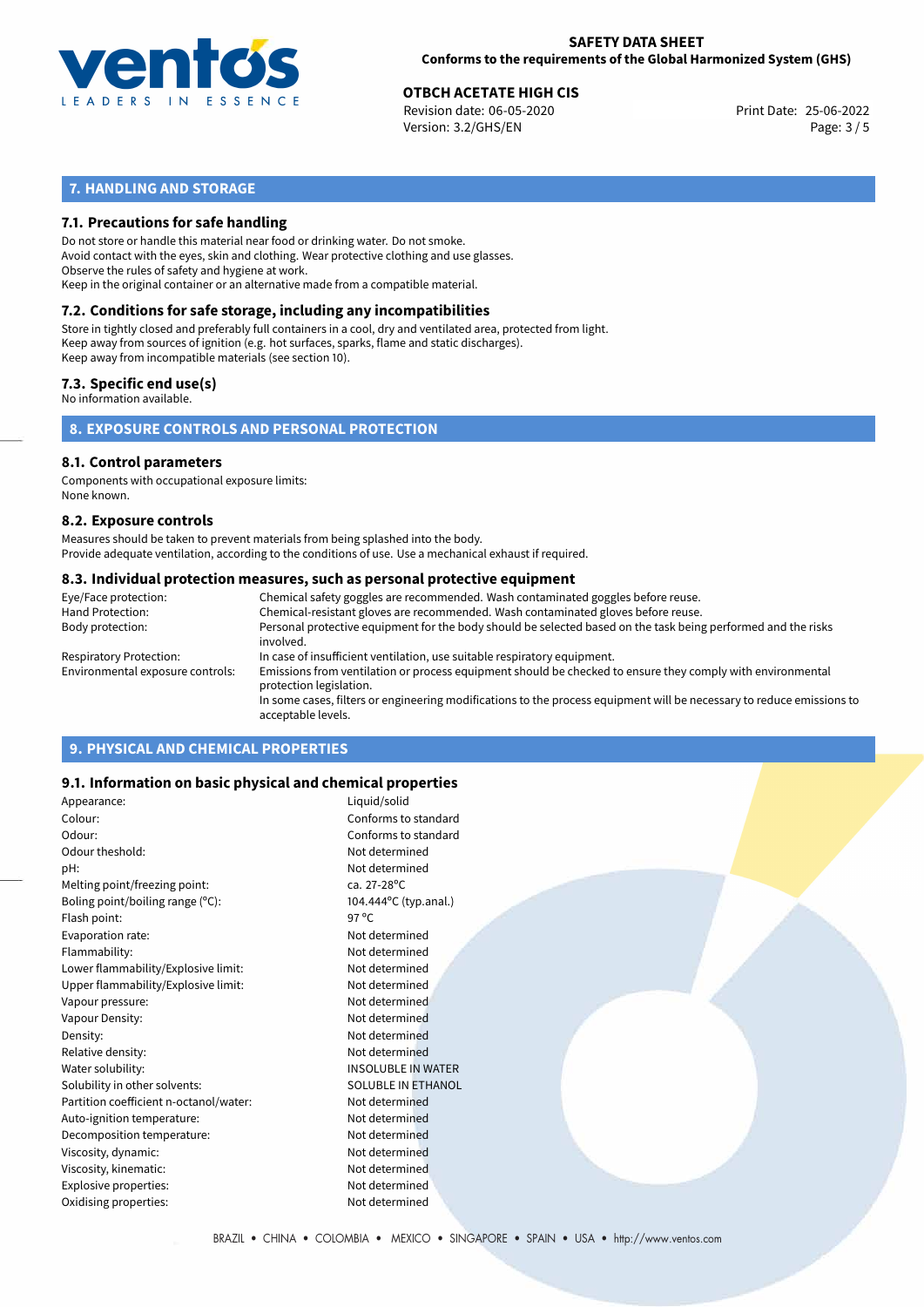

# **OTBCH ACETATE HIGH CIS**<br>
Revision date: 06-05-2020<br> **Print Date: 25-06-2022**

Revision date: 06-05-2020 Version: 3.2/GHS/EN Page: 4 / 5

# **10. STABILITY AND REACTIVITY**

## **10.1. Reactivity**

No hazardous reactions if stored and handled as prescribed/indicated.

#### **10.2. Chemical stability**

The product is stable if stored and handled as prescribed/indicated.

#### **10.3. Possibility of hazardous reactions**

No hazardous reactions if stored and handled as prescribed/indicated.

#### **10.4. Conditions to Avoid**

Conditions to Avoid: Excessive heat, flame or other ignition sources.

## **10.5. Incompatible materials**

Avoid contact with strong acids and bases and oxidizing agents.

# **10.6. Hazardous decomposition products**

During combustion may form carbon monoxide and unidentified organic compounds.

# **11. TOXICOLOGICAL INFORMATION**

| <b>Acute toxicity</b>             | May be harmful if swallowed.                                              |
|-----------------------------------|---------------------------------------------------------------------------|
| <b>Skin corrosion/irritation</b>  | Causes mild skin irritation.                                              |
| Serious eye damage/irritation     | Based on the data available, the criteria for classification are not met. |
| Respiratory or skin sensitisation | Based on the data available, the criteria for classification are not met. |
| <b>Germ cell mutagenicity</b>     | Based on the data available, the criteria for classification are not met. |
| Carcinogenicity                   | Based on the data available, the criteria for classification are not met. |
| <b>Reproductive toxicity</b>      | Based on the data available, the criteria for classification are not met. |
| <b>STOT-single exposure</b>       | Based on the data available, the criteria for classification are not met. |
| <b>STOT-repeated exposure</b>     | Based on the data available, the criteria for classification are not met. |
| <b>Aspiration hazard</b>          | Based on the data available, the criteria for classification are not met. |

# **12. ECOLOGICAL INFORMATION**

### **12.1. Toxicity**

**Assessment:** Toxic to aquatic life with long lasting effects. **Experimental/calculated data:** No information available.

# **12.2. Degradability**

No information available.

#### **12.3. Bioaccumulative potential** No information available.

**12.4. Soil mobility** No information available.

## **12.5. Other adverse effects**

See also sections 6, 7, 13 and 15 Do not allow to get into waste water or waterways.

# **13. DISPOSAL CONSIDERATIONS**

#### **13.1. Waste treatment methods**

Dispose of in accordance with national and local environmental regulations.